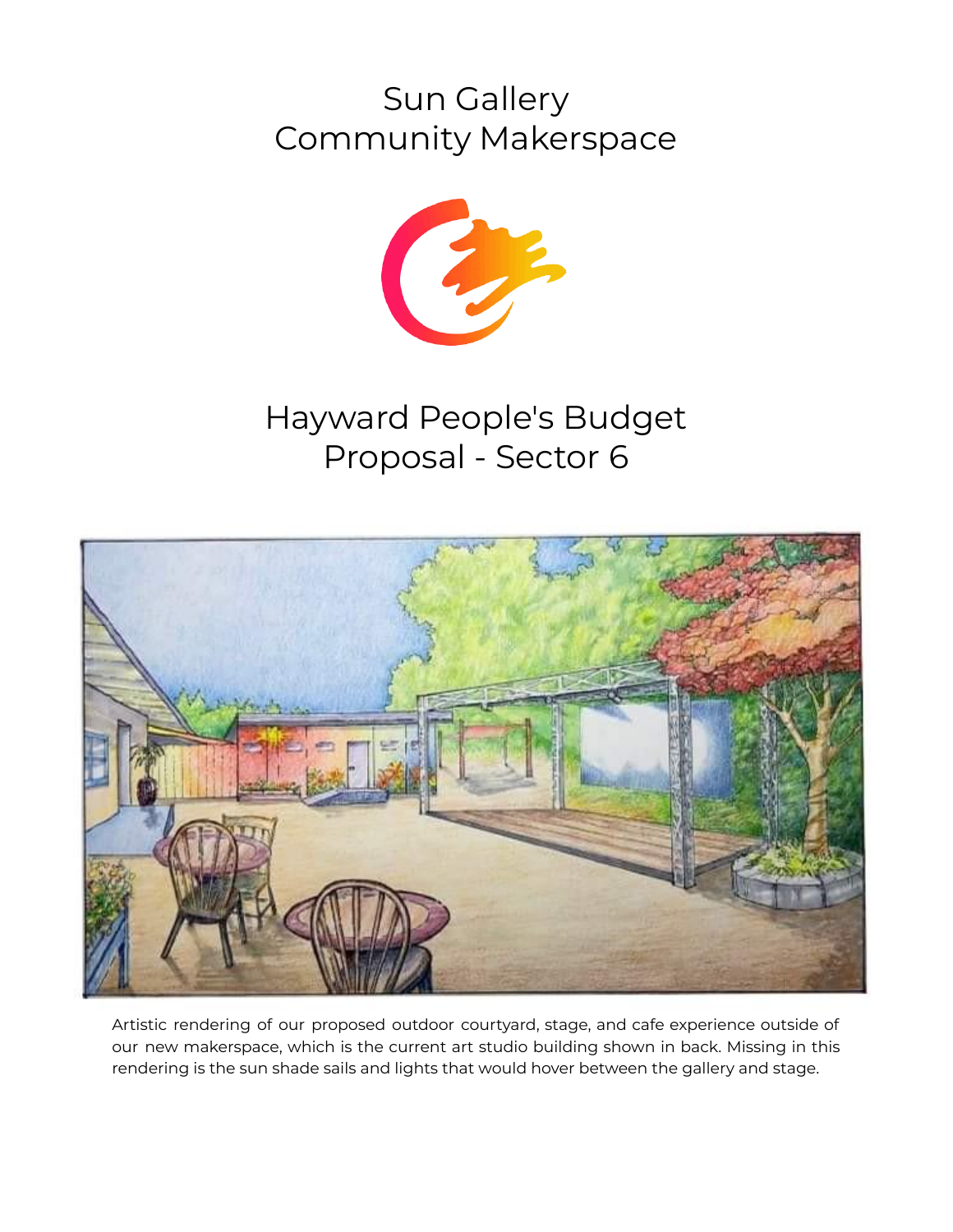### **Project Title:** Sun Gallery Community Makerspace

### **Briefly describe project:**

The Sun [Gallery,](https://sungallery.org) a well-loved art gallery in Hayward for 50 years, and the [Hayward](http://haywardtechies.club) [Techies](http://haywardtechies.club) & Makers club are partnering to build community in this unique opportunity to apply for the Hayward People's Budget.

Imagine a Makerspace provided to the community for creative pursuits, using new technologies such as 3D printers, a laser cutter, CNC router, screen-printing, vinyl cutter, high tech design software for making art / products / inventions, LED electronics, crafted wood projects, a tool shop, and so much more!

Outside of this creative space we'll upgrade our outdoor courtyard, bringing the community a café style experience where residents can enjoy a coffee, watch local musicians and performances performed on a newly built stage, as well as an outdoor workshop area!

#### **How does this build community in your neighborhood:**

The Sun Gallery *currently* serves the community by providing an area for all of its current programs which include *Art Camp*, outside small group music events, and the *Annual Day of the Dead Celebration*. Current programs inside the studio include field trip classes, art workshops, and also serves as a meeting area for creatives, including the *Folklorico Dance Group*, the *Seniors Ukulele Group* and the *B St. Writers*.

Our proposed upgrades to the outdoor courtyard, and of the Art Studio into a Makerspace, will further the Sun Gallery's mission of *Building Community Through Creativity*. This will provide a space for new innovations and creative pursuits, workshops and classes for adults & kids, 3D modeling and electronics, and emphasizing DIY (do-it-yourself). It'll bring people to work together and come up with new ideas, which can lead to entrepreneurship. These creative collaborations will enhance what the downtown area has to offer and instill a sense of community between our neighbors, businesses and organizations.

*Watch our Video, Proposal Sketches and more at:* https://sungallery.org/makerspace/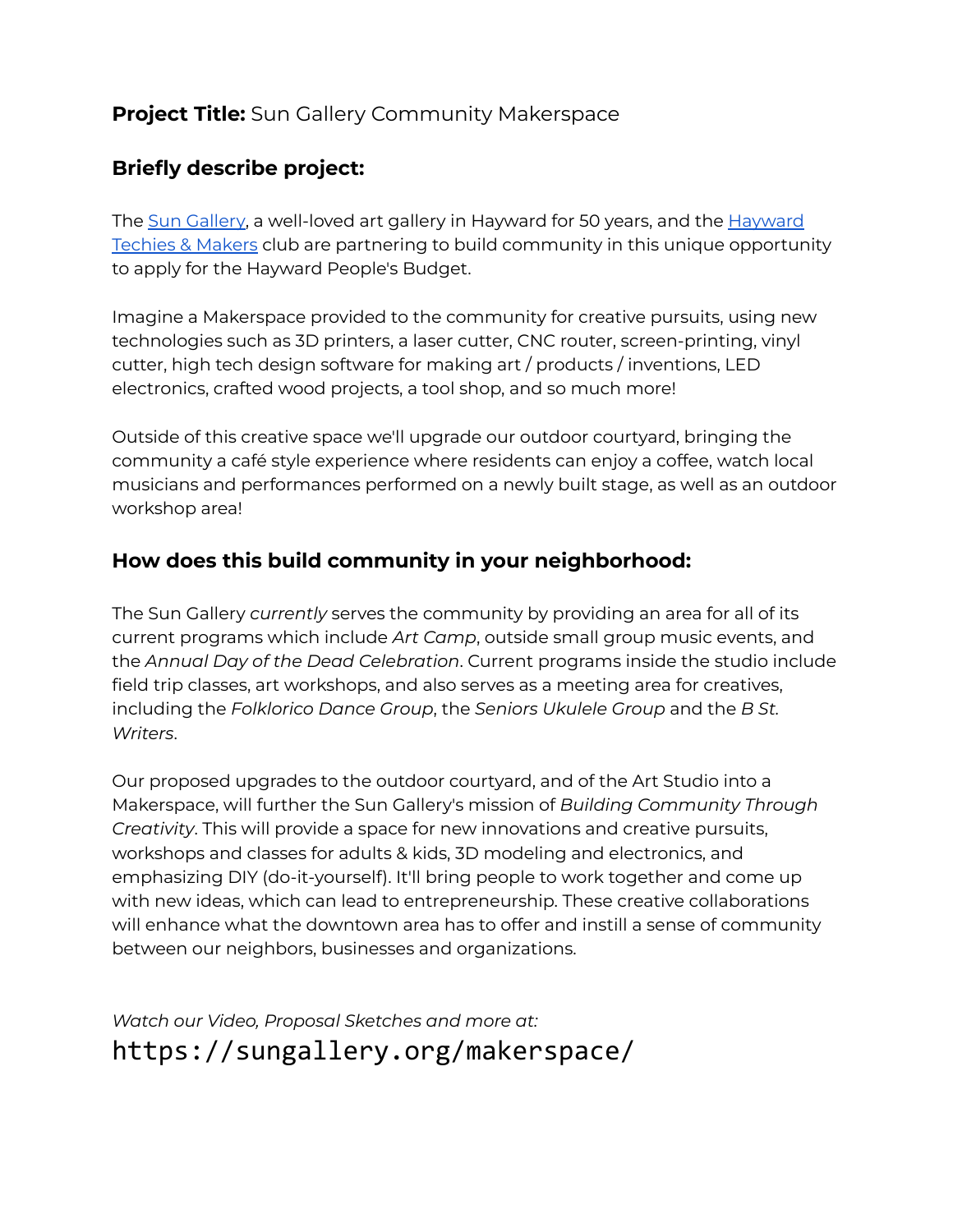#### **Implementation Team:**

Dorsi Diaz <sungallerydirector@gmail.com> (co-lead) Carl Gorringe <haywardtechies@gmail.com> (co-lead) Linda Nygard Beau Ambur Bill Nye

#### **Implementation timeline and tasks:**

| <b>Implementation Task</b> | <b>Month of Completion</b> |  |
|----------------------------|----------------------------|--|
| Asphalt Repavement         | August 2022                |  |
| Paint inside Makerspace    | September 2022             |  |
| <b>Stage Built</b>         | October 2022               |  |
| Cafe Area and Canopy       | November 2022              |  |
| Makerspace Purchases       | November 2022              |  |
| Side Gate Built            | December 2022              |  |

In the following budget we present 2 options if we were to be awarded the full \$62K budget, or half this budget if we were to share with another proposal. In the smaller budget we would not purchase a CNC machine for the makerspace, nor a canopy for an outdoor workspace, and we would need to reduce purchases of other items.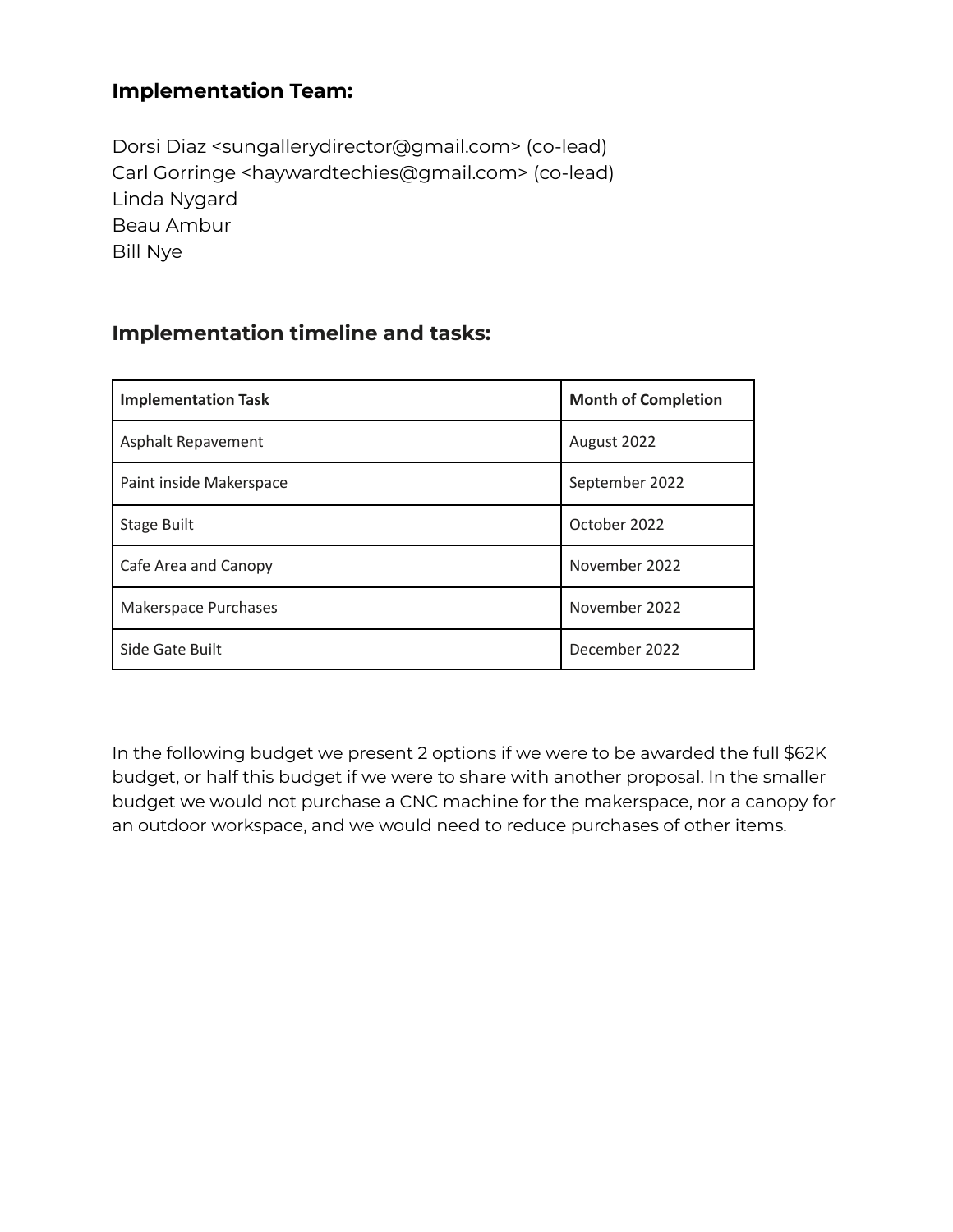## **Budget:** (min & max amounts)

| <b>Item</b>                        | <b>Details</b>                                                                                                                                                                                                        | \$31K Min | \$62K Max |
|------------------------------------|-----------------------------------------------------------------------------------------------------------------------------------------------------------------------------------------------------------------------|-----------|-----------|
| <b>Inside</b><br><b>Makerspace</b> |                                                                                                                                                                                                                       |           |           |
| Laser Cutter /<br>Engraver         | OMTech CO2 Laser Engraving Cutting Machine (\$3,500) +<br>ventilation system + materials.                                                                                                                             | \$4,000   | \$5,000   |
| <b>3D Printers</b>                 | At least 3 printers.                                                                                                                                                                                                  | \$1,500   | \$3,000   |
| Computers +<br>Software            | For operating machines and laptops for community use,<br>including design software.                                                                                                                                   | \$1,000   | \$4,000   |
| Video<br>Projector                 | For outdoor movies and presentations.                                                                                                                                                                                 | \$500     | \$500     |
| $50" TV + cart$                    | For indoor classes and presentations.<br>TV (\$500) + cart (\$250)                                                                                                                                                    | \$500     | \$750     |
| Mechanical<br><b>Tools</b>         | Screwdrivers, hammers, wrenches, sockets, clamps,<br>pliers, rulers, calipers, tape measures, box cutters, hack<br>saws, scissors, wood saws, staple guns, vises, hole saws,<br>files, rachet sets, PVC pipe cutters. | \$500     | \$1,500   |
| <b>Power Tools</b>                 | Drills and drivers, bits, jigsaws, sanders, circular saws, hot<br>glue guns, miter saw, dremel tools.                                                                                                                 | \$500     | \$1,500   |
| Advanced<br>Power Tools            | Milling / CNC machine.                                                                                                                                                                                                |           | \$3,000   |
| Electronics<br>Tools               | Soldering irons, multimeters, heat guns, power sources,<br>wire cutters and crimpers.                                                                                                                                 | \$500     | \$750     |
| <b>Electronics and</b><br>Robotics | LEDs, electric parts, motors, sensors, servos, Arduinos,<br>Raspberry Pi, other robotics parts.                                                                                                                       | \$1,000   | \$2,000   |
| <b>Textiles Tools</b>              | min: Cricut or similar Vinyl cutter.<br>max: Add Sewing machines, fabric scissors, needles, pins,<br>pinking shears, quilting tools, rotary cutters.                                                                  | \$500     | \$1,800   |